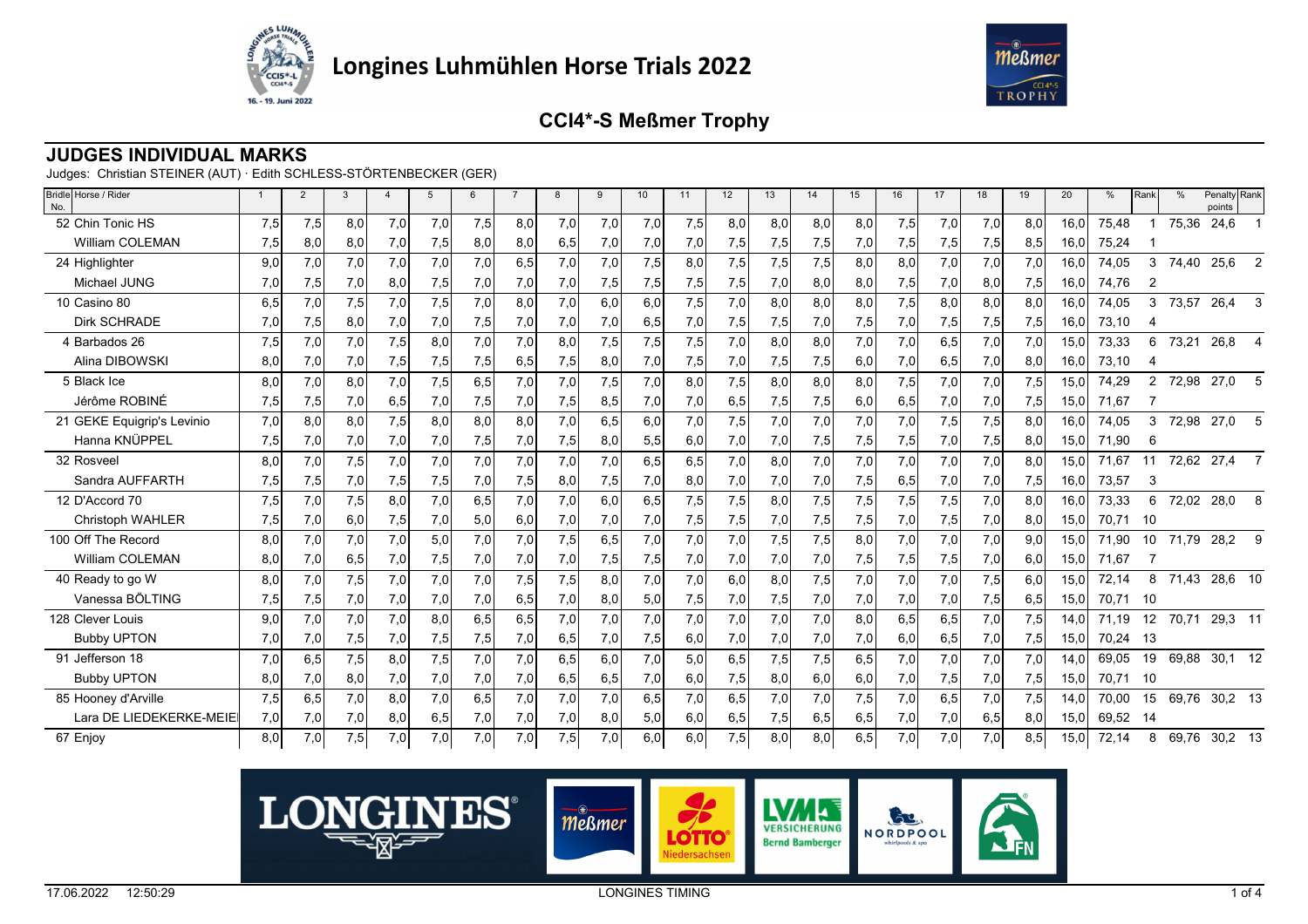



### **JUDGES INDIVIDUAL MARKS**

Judges: Christian STEINER (AUT) · Edith SCHLESS-STÖRTENBECKER (GER)

| Bridle Horse / Rider<br>No.   |     | $\overline{2}$ | 3   | $\overline{4}$ | 5   | 6   |     | 8   | 9   | 10  | 11  | 12  | 13  | 14  | 15  | 16  | 17  | 18  | 19  | 20   | $\frac{0}{0}$ | Rank | $\frac{0}{0}$ | Penalty Rank<br>points |  |
|-------------------------------|-----|----------------|-----|----------------|-----|-----|-----|-----|-----|-----|-----|-----|-----|-----|-----|-----|-----|-----|-----|------|---------------|------|---------------|------------------------|--|
| Sanne DE JONG                 | 6,5 | 7,0            | 7,0 | 6,0            | 7,0 | 7,0 | 6,5 | 7,0 | 7,0 | 6,0 | 4,5 | 6,0 | 7,5 | 7,0 | 6,5 | 6,5 | 7,0 | 7,0 | 7,5 | 15,0 | 67,38         | 28   |               |                        |  |
| 31 Naughty Girl 5             | 8,0 | 7,0            | 7,5 | 6,5            | 7,5 | 7,0 | 7,0 | 7,0 | 7,0 | 7,0 | 7,0 | 7,0 | 7,5 | 7,5 | 6,0 | 7,0 | 7,0 | 7,0 | 7,5 | 14,0 | 70.95         | 13   | 69,64         | 30,4 15                |  |
| Anna SIEMER                   | 6,5 | 7,0            | 7,0 | 5,5            | 7,0 | 7,0 | 7,0 | 6,5 | 7,0 | 7,0 | 6,5 | 7,0 | 7,0 | 7,0 | 5,5 | 7,0 | 7,0 | 7,0 | 7,0 | 15,0 | 68.33         | -22  |               |                        |  |
| 22 Grand Prix iWEST           | 6,5 | 7.0            | 7,5 | 7,0            | 7,0 | 7,0 | 7,5 | 5,0 | 5,0 | 6.5 | 7,0 | 7,5 | 7,5 | 7,5 | 7,0 | 7,0 | 7.0 | 7.0 | 7,0 | 14.0 | 68,81         | 21   | 69,17         | 30,8 16                |  |
| Nina SCHULTES                 | 6,5 | 7,0            | 7,0 | 7,0            | 7,5 | 7,0 | 7,0 | 6,0 | 7,0 | 7,0 | 5,5 | 7,0 | 7,5 | 7,0 | 7,0 | 7,0 | 7,0 | 6,5 | 7,5 | 15,0 | 69,52 14      |      |               |                        |  |
| 34 Viamant du Matz            | 6.0 | 7.0            | 7.0 | 6,0            | 5,0 | 6,5 | 7.0 | 7.0 | 6.0 | 6.5 | 6,5 | 7.0 | 8.0 | 7,5 | 5,0 | 7,0 | 7,0 | 7,0 | 7,0 | 14.0 | 66.67         | 31   |               | 69,05 31,0 17          |  |
| Sandra AUFFARTH               | 7,0 | 7,0            | 7,0 | 7,0            | 5,5 | 7,5 | 7,5 | 7,0 | 7,5 | 7,5 | 7,0 | 7,5 | 8,0 | 7,0 | 5,0 | 7,0 | 7,5 | 7,5 | 8,0 | 15,0 | 71,43         | 9    |               |                        |  |
| 9 Carlitos Quidditch K        | 8,0 | 7,5            | 7.0 | 7,0            | 7,0 | 7,0 | 7,0 | 7.0 | 7,0 | 5,0 | 6,0 | 7.0 | 8.0 | 7,5 | 7,5 | 7,0 | 6,5 | 7,0 | 6.0 | 14.0 | 69,52         | 18   |               | 68,93 31,1 18          |  |
| Malin HANSEN-HOTOPP           | 7,5 | 7,0            | 7,0 | 7,5            | 7,5 | 7,0 | 7,0 | 7,0 | 7,5 | 5,0 | 4,5 | 7,0 | 7,5 | 7,0 | 7,0 | 6,5 | 6,0 | 7,0 | 7,0 | 14,0 | 68,33         | -22  |               |                        |  |
| 57 Clover 15                  | 7,0 | 6,5            | 6,5 | 6,5            | 7,0 | 6,5 | 6,5 | 6,5 | 7,0 | 7,0 | 7,0 | 7,0 | 7.5 | 7,0 | 7,0 | 7,0 | 7,0 | 7.0 | 7,5 | 14.0 | 69,05         | 19   |               | 68,93 31,1 18          |  |
| <b>Balázs KAIZINGER</b>       | 7,0 | 6,5            | 6,5 | 7,0            | 7,0 | 7,0 | 6,0 | 7,0 | 7,0 | 6,0 | 7,0 | 7,0 | 7,5 | 7,0 | 6,0 | 6,5 | 7,5 | 7,0 | 7,0 | 15,0 | 68,81         | 16   |               |                        |  |
| 50 Cascaria V                 | 6,5 | 7,0            | 7,5 | 8,0            | 7,5 | 7,0 | 7,0 | 7,5 | 7,5 | 7,0 | 8,0 | 6,5 | 7.0 | 7,0 | 6,0 | 7,0 | 7,0 | 7,0 | 7,0 | 14,0 | 70,95         | 13   | 68,81         | 31,2 20                |  |
| Lara DE LIEDEKERKE-MEIE       | 6,5 | 7,0            | 7,0 | 7,0            | 6,5 | 7,0 | 7,0 | 7,0 | 8,0 | 7,0 | 5,5 | 6,5 | 7,0 | 6,5 | 4,5 | 6,0 | 6,5 | 6,5 | 7,0 | 14,0 | 66.67         | 31   |               |                        |  |
| 29 Mighty Spring              | 7,0 | 7.0            | 7.0 | 6,0            | 7,0 | 6,5 | 6.5 | 7.0 | 7,0 | 7.0 | 7,0 | 7.0 | 8.0 | 8,0 | 7,0 | 7,0 | 7.0 | 7,5 | 6,0 | 14.0 | 69.76         | 16   | 68.81         | 31,2 20                |  |
| <b>Heike JAHNCKE</b>          | 7,0 | 7,0            | 6,0 | 7,0            | 6,5 | 6,5 | 7,0 | 6,5 | 7,0 | 7,0 | 7,0 | 7,0 | 7,0 | 7,0 | 4,0 | 7,0 | 7,5 | 7,0 | 6,5 | 15,0 | 67,86         | -25  |               |                        |  |
| 93 Kaizen                     | 7,0 | 7.0            | 7,5 | 6,5            | 7,0 | 7,0 | 7,0 | 8,0 | 7,0 | 6,0 | 7,5 | 7,0 | 7,5 | 7,5 | 4,0 | 7,0 | 7,0 | 7,0 | 8.0 | 14.0 | 69.76         | 16   | 68,69         | 31,3 22                |  |
| Lina FORSBERG                 | 7,0 | 7,0            | 7,0 | 6,5            | 7,0 | 7,0 | 7,0 | 7,0 | 7,0 | 5,5 | 6,0 | 7,0 | 7,5 | 7,0 | 4,0 | 7,0 | 7,0 | 6,5 | 8,0 | 14,0 | 67,62         | - 26 |               |                        |  |
| 120 Uter                      | 6,5 | 7,0            | 7,0 | 7,0            | 6,0 | 7,0 | 7,0 | 6,5 | 7,0 | 6,0 | 6,5 | 7,0 | 7,5 | 7,0 | 7,5 | 6,5 | 6,0 | 6,5 | 7,0 | 14,0 | 67.86         | 22   |               | 68,33 31,7 23          |  |
| Marco CAPPAI                  | 7,0 | 7,0            | 7,0 | 8,0            | 5,5 | 7,0 | 6,5 | 7,0 | 7,5 | 6,5 | 7,0 | 6,5 | 6,5 | 6,5 | 7,0 | 6,5 | 6,5 | 6,5 | 7,5 | 15,0 | 68,81         | - 16 |               |                        |  |
| 28 Lucky van het Trappersveld | 6,5 | 6,5            | 6,0 | 6,5            | 6,5 | 7,0 | 7,0 | 7,0 | 7,0 | 7,0 | 5,0 | 6,5 | 7,0 | 7,0 | 7,0 | 7,0 | 7,5 | 7,0 | 7,0 | 14,0 | 67.62         | 24   | 68,21         | 31.8 24                |  |
| Caro HOFFRICHTER              | 7,0 | 6,0            | 6,0 | 7,5            | 6,5 | 7,0 | 6,0 | 7,0 | 8,0 | 7,0 | 5,5 | 6,5 | 7,0 | 7,0 | 7,5 | 6,5 | 7,5 | 6,5 | 7,5 | 15,0 | 68,81         | 16   |               |                        |  |
| 13 Darcy F                    | 6,5 | 6.5            | 6,5 | 6,5            | 8.0 | 6,5 | 6,5 | 7.0 | 7,0 | 6.5 | 7,0 | 7.0 | 7.0 | 7,0 | 7,5 | 6,5 | 6,0 | 7.0 | 6.0 | 14.0 | 67.86         | 22   |               | 68,10 31,9 25          |  |
| Libussa LÜBBEKE               | 7,0 | 7,0            | 7,0 | 6,0            | 7,5 | 6,5 | 6,5 | 7,0 | 7,0 | 6,0 | 6,0 | 7,0 | 7,0 | 7,0 | 7,0 | 6,5 | 6,5 | 7,0 | 7,0 | 15.0 | 68,33         | - 22 |               |                        |  |
| 107 Santal du Halage          | 6,0 | 6.0            | 7.0 | 6,0            | 6,0 | 6,5 | 6,5 | 7,0 | 7,0 | 7,0 | 7,0 | 7,0 | 7.0 | 7,0 | 7,0 | 7,0 | 7,0 | 7,0 | 7,0 | 14.0 | 67,62         | 24   |               | 68,10 31,9 25          |  |
| Marco CAPPAI                  | 7,0 | 7,0            | 6,0 | 6,0            | 6,0 | 7,0 | 7,0 | 7,0 | 7,5 | 6,5 | 6,0 | 6,5 | 8,0 | 6,5 | 7,0 | 6,5 | 7,0 | 7,0 | 7,5 | 15,0 | 68.57         | 21   |               |                        |  |
| 81 Gravin van Cantos          | 7,0 | 7,0            | 7.0 | 6,5            | 6,5 | 6,5 | 7,0 | 7.0 | 7,0 | 7,0 | 5,0 | 7,0 | 7.0 | 6,0 | 5,0 | 7,0 | 6,5 | 7,0 | 7,0 | 14.0 | 66,67         | 31   | 67.74         | 32,3 27                |  |
| Maarten BOON                  | 7,5 | 7,5            | 6,5 | 7,0            | 6,5 | 6,0 | 7,0 | 7,5 | 8.0 | 7,0 | 5,5 | 6,0 | 7,0 | 6,5 | 6,0 | 6,5 | 7,5 | 7,0 | 7.0 | 15.0 | 68.81         | - 16 |               |                        |  |

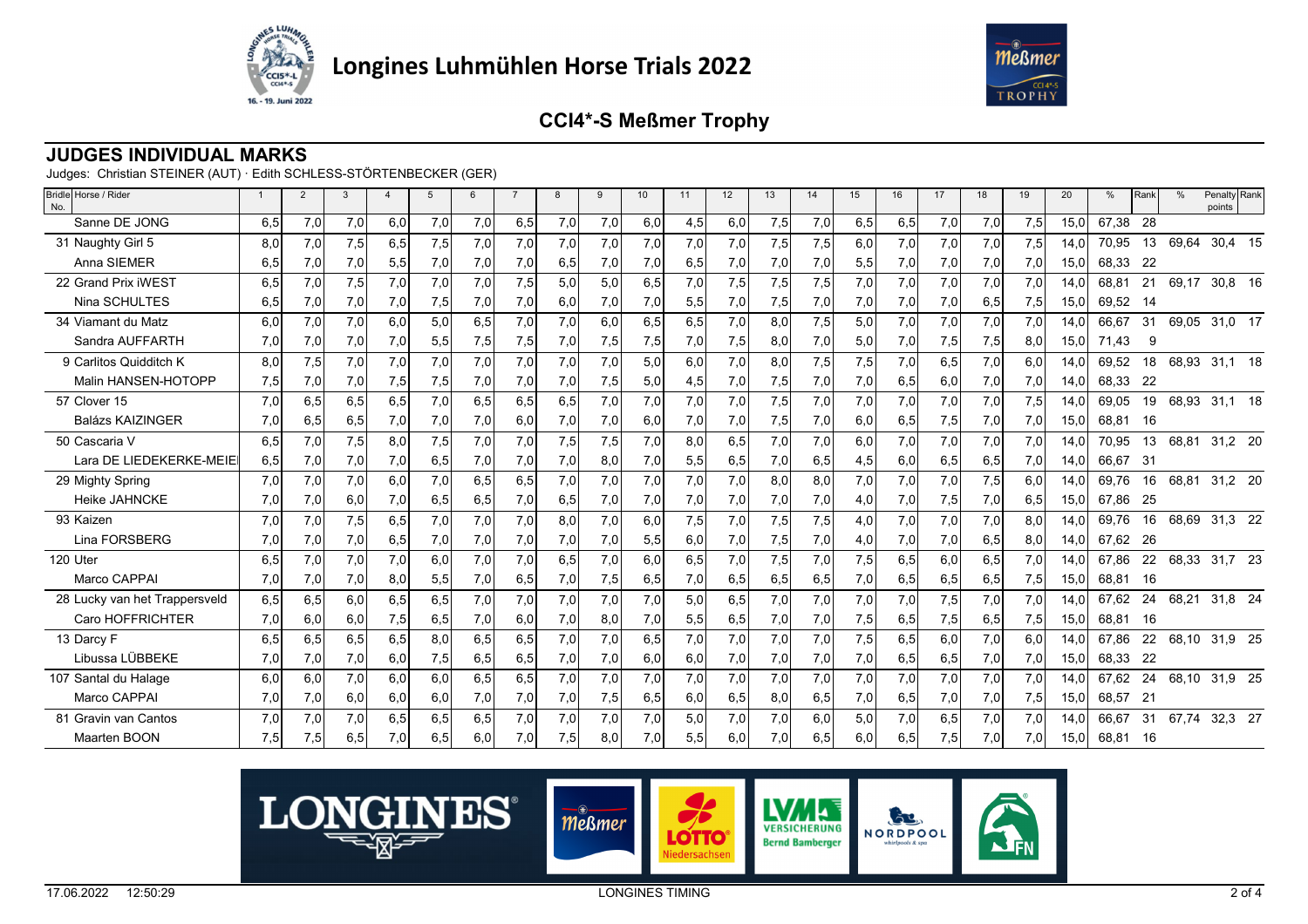



#### **JUDGES INDIVIDUAL MARKS**

Judges: Christian STEINER (AUT) · Edith SCHLESS-STÖRTENBECKER (GER)

| Bridle Horse / Rider<br>No. |     | $\overline{2}$ | 3   | $\boldsymbol{\Delta}$ |     | 6   |     | $\mathsf{R}$ | $\mathbf{q}$ | 10  | 11  | 12  | 13  | 14  | 15  | 16  | 17  | 18  | 19  | 20   | %        | Rank | $\frac{0}{c}$ | Penalty Rank<br>points |  |
|-----------------------------|-----|----------------|-----|-----------------------|-----|-----|-----|--------------|--------------|-----|-----|-----|-----|-----|-----|-----|-----|-----|-----|------|----------|------|---------------|------------------------|--|
| 35 Finest Fellow            | 8,0 | 6,5            | 6.5 | 6,0                   | 7,0 | 7.0 | 6,5 | 6,0          | 5,0          | 5,0 | 6,5 | 6,5 | 7,5 | 7,5 | 6,5 | 7,0 | 6,5 | 7,0 | 7,0 | 14.0 | 66,43    | 33   | 67,62         | 32,4 28                |  |
| Elena OTTO-ERLEY            | 7,5 | 7,0            | 6,5 | 6,0                   | 7,0 | 7,0 | 7,0 | 6,5          | 5,5          | 6,5 | 6,0 | 7,0 | 7,5 | 7,0 | 7,0 | 7,0 | 7,5 | 6,5 | 7,5 | 15,0 | 68,81    | 16   |               |                        |  |
| 109 Secret IV               | 5,5 | 6,5            | 6.5 | 6,5                   | 7,0 | 6.0 | 6,5 | 7,0          | 7,0          | 7,0 | 7,0 | 6,5 | 7,0 | 6,5 | 7,0 | 7.0 | 7,0 | 7,0 | 6.5 | 14,0 | 67.14    | 28   | 67.38         | 32,6 29                |  |
| <b>Beat SAX</b>             | 6,5 | 6,5            | 7,0 | 7,0                   | 6,0 | 7,0 | 6,5 | 7,0          | 7,5          | 7,0 | 6,5 | 6,0 | 7,0 | 6,5 | 7,0 | 6,5 | 7,0 | 6,5 | 7,0 | 14,0 | 67.62 26 |      |               |                        |  |
| 37 Timmo                    | 6,5 | 6,5            | 7,0 | 7,0                   | 6,5 | 6,5 | 7,0 | 7,0          | 5,0          | 6,5 | 6,5 | 7,0 | 7,5 | 7,5 | 5,0 | 7,0 | 7,0 | 7,0 | 7,0 | 14,0 | 67.14    | 28   |               | 67,26 32,7 30          |  |
| Nicolai ALDINGER            | 7,0 | 7,0            | 7,0 | 8,0                   | 6,0 | 7,0 | 7,0 | 6,0          | 5,5          | 7,0 | 5,0 | 7,0 | 7,0 | 7,0 | 4,5 | 7,0 | 7,0 | 7,0 | 7,5 | 15,0 | 67,38    | 28   |               |                        |  |
| 14 Dark Desire GS           | 2,0 | 6,5            | 7,0 | 6,5                   | 7,0 | 7,0 | 7,0 | 7,0          | 7,0          | 7,0 | 7,0 | 7,0 | 7,5 | 8,0 | 6,5 | 7,0 | 6,5 | 7,0 | 7,0 | 14,0 | 67,38    | 26   |               | 67,02 33,0 31          |  |
| Emma BRÜSSAU                | 3,0 | 7,0            | 7,0 | 6,0                   | 7,0 | 7,0 | 6,5 | 6,5          | 7,0          | 7,0 | 7,0 | 7,0 | 7,0 | 7,0 | 6,0 | 7,0 | 7,0 | 6,5 | 7,5 | 14,0 | 66,67    | - 31 |               |                        |  |
| 116 Techno                  | 8,0 | 6,5            | 6.5 | 6,0                   | 6,0 | 6,5 | 6.5 | 6,5          | 6,0          | 6,5 | 5,0 | 7,0 | 7,5 | 7,0 | 7,0 | 6,5 | 7,0 | 7,0 | 8.0 | 14,0 | 67.14    | 28   | 67,02         | 33,0 31                |  |
| Anna FRESKGÅRD              | 8,0 | 7,0            | 7,0 | 6,5                   | 6,0 | 7,0 | 7,0 | 6,5          | 6,5          | 6,0 | 5,5 | 6,5 | 6,5 | 7,0 | 6,0 | 7,0 | 6,5 | 7,0 | 6,0 | 15,0 | 66,90    | 30   |               |                        |  |
| 86 Hot Cup VH               | 6,5 | 7,0            | 7.0 | 7,0                   | 6,5 | 6.0 | 6.0 | 7,0          | 7,0          | 6,0 | 6,5 | 6,5 | 7,0 | 6.0 | 7,0 | 6,5 | 7,0 | 7,0 | 8.0 | 14,0 | 67,38    | 26   |               | 66,79 33,2 33          |  |
| Aminda INGULFSON            | 6,5 | 7,0            | 7,0 | 7,0                   | 5,5 | 5,5 | 6,0 | 7,0          | 7,0          | 6,0 | 6,0 | 6,5 | 7,0 | 6,5 | 7,0 | 6,5 | 7,0 | 6,5 | 7,5 | 14,0 | 66,19    | - 33 |               |                        |  |
| 74 Fifty Fifty              | 4,0 | 7,0            | 6,5 | 6,0                   | 6,5 | 7,0 | 6,5 | 6,5          | 6,5          | 7,0 | 7,0 | 7,0 | 7,0 | 7,0 | 6,5 | 6,5 | 7,0 | 7,0 | 6,5 | 14,0 | 66,19    | 34   | 65,95         | 34,1 34                |  |
| Patrick RÜEGG               | 4,0 | 7,0            | 7,0 | 5,5                   | 6,5 | 7,0 | 7,0 | 6,5          | 6,5          | 7,0 | 7,0 | 6,5 | 7,0 | 7,0 | 6,0 | 6,5 | 7,0 | 6,5 | 6,5 | 14,0 | 65.71    | 35   |               |                        |  |
| 92 Joystick                 | 7,5 | 6,5            | 7.0 | 6,5                   | 7,0 | 6.5 | 6,5 | 7,0          | 6,5          | 6,0 | 5,0 | 7.0 | 7,0 | 6,5 | 6,0 | 6,5 | 6,0 | 6,5 | 6.5 | 13,0 | 65,24    | 35   |               | 65,12 34,9 35          |  |
| Aminda INGULFSON            | 6.0 | 7,0            | 6,5 | 7,0                   | 6,0 | 6,5 | 6,0 | 6,5          | 7,0          | 7,0 | 6,0 | 7,0 | 7,0 | 6,5 | 4,5 | 6,5 | 6,0 | 6,5 | 7,0 | 14,0 | 65,00    | - 38 |               |                        |  |
| 98 Maggan V                 | 6,0 | 7.0            | 7.0 | 6,5                   | 6.0 | 7.0 | 6.5 | 7,0          | 7,0          | 7,0 | 6.0 | 6.0 | 6.5 | 6,5 | 4,0 | 6.5 | 6.5 | 6,5 | 6.5 | 13.0 | 64.29    | 37   | 65,00         | 35,0 36                |  |
| Malin JOSEFSSON             | 6,5 | 7,0            | 7,0 | 6,0                   | 7,0 | 6,5 | 6,5 | 7,0          | 7,0          | 7,5 | 6,0 | 6,5 | 6,5 | 7,0 | 4,0 | 6,0 | 6,5 | 6,5 | 7,0 | 14,0 | 65,71    | 35   |               |                        |  |
| 94 Kyba van de Jomaheide    | 6,0 | 6,5            | 6.0 | 6.5                   | 7,0 | 6.0 | 6.5 | 6.5          | 7.0          | 6,0 | 6.5 | 6.5 | 7,0 | 6.5 | 6,5 | 6.0 | 6.5 | 6,5 | 7.0 | 13.0 | 64.76    | 36   | 64.64         | 35.4 37                |  |
| Jarno VERWIMP               | 6,5 | 6,5            | 6,5 | 7,0                   | 7,0 | 6,5 | 7,0 | 7,0          | 7,5          | 6,5 | 6,0 | 6,0 | 6,0 | 5,5 | 4,0 | 6,0 | 7,0 | 6,0 | 7,0 | 14,0 | 64,52 39 |      |               |                        |  |
| 111 Shjabrina               | 5,0 | 6,5            | 6.5 | 6,0                   | 7,0 | 6,5 | 6.0 | 7,0          | 7,0          | 6,5 | 6,0 | 6,5 | 7,0 | 6,5 | 5,0 | 6.0 | 6,5 | 6,5 | 6.0 | 13,0 | 63,33    | 39   |               | 64,64 35,4 37          |  |
| Mia HASTRUP                 | 7,0 | 7,0            | 7,0 | 7,0                   | 7,5 | 7,0 | 6,5 | 7,5          | 7,5          | 5,0 | 5,5 | 6,5 | 6,5 | 6,5 | 4,0 | 6,5 | 6,5 | 6,5 | 7,0 | 14,0 | 65,95    | 34   |               |                        |  |
| 83 Heinsgårdens Chillo      | 6,0 | 6,5            | 6,5 | 6,0                   | 7,0 | 6,5 | 7,0 | 7,0          | 7,0          | 6,5 | 4,0 | 5,0 | 7,0 | 6,5 | 5,0 | 6,0 | 6,5 | 7,0 | 8.0 | 14,0 | 64,29    | 37   | 64,17         | 35,8 39                |  |
| Emilie Lindgren LAUMANN     | 6,0 | 6,5            | 6,5 | 7,0                   | 7,5 | 7,5 | 6,5 | 7,0          | 7,0          | 7,0 | 4,5 | 6,0 | 6,5 | 6,5 | 4,5 | 5,5 | 6,5 | 6,5 | 6,5 | 13,0 | 64,05    | - 40 |               |                        |  |
| 54 Christopher Robin 2      | 6,0 | 6.0            | 6.5 | 5,0                   | 6,0 | 6.0 | 6,5 | 6,5          | 7,0          | 6,0 | 6,0 | 6,5 | 7,0 | 6,0 | 6,5 | 6.0 | 6,0 | 6,5 | 7,0 | 13,0 | 62,86    | 40   | 64,17         | 35,8 39                |  |
| Antonia WARD                | 7,0 | 6,5            | 6,5 | 6,5                   | 7,0 | 6,5 | 7,0 | 6,5          | 7,0          | 7,5 | 5,5 | 7,0 | 6,5 | 6,5 | 4,0 | 5,5 | 6,5 | 6,5 | 7,5 | 14,0 | 65,48    | - 37 |               |                        |  |
| 115 Targa D                 | 6,0 | 6,0            | 6,0 | 7,0                   | 5,0 | 6,0 | 6,5 | 6,5          | 6,5          | 5,0 | 6,0 | 6,5 | 6,0 | 6,0 | 7,0 | 6,5 | 6,0 | 6,5 | 6.0 | 13,0 | 61,90    | 43   |               | 62,86 37,1 41          |  |